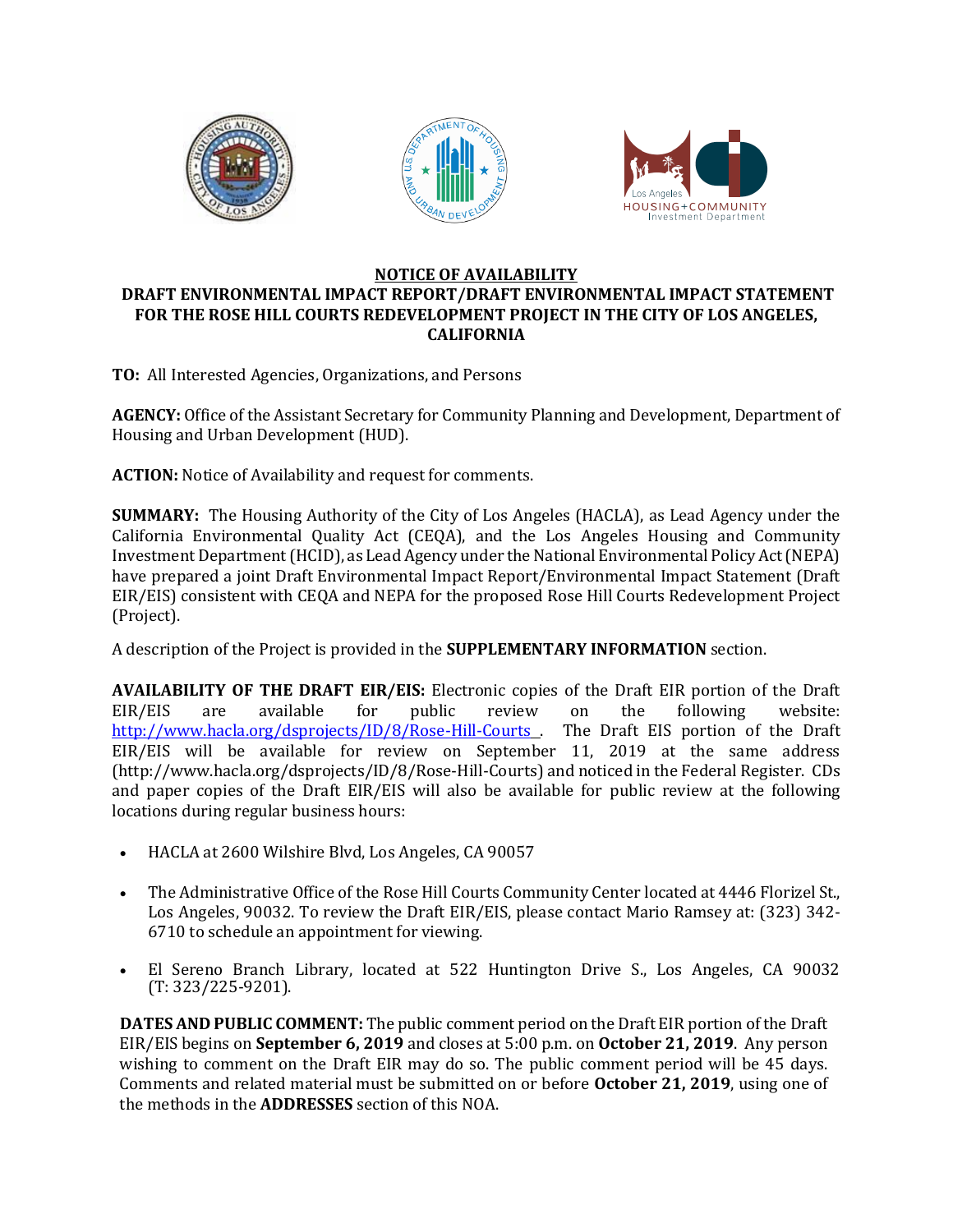The public comment period on the Draft EIS portion of the Draft EIR/EIS begins on **September 20, 2019** and closes at 5:00 p.m. on **November 4, 2019**. Any person wishing to comment on the Draft EIS may do so. The public comment period will be 45 days. Comments and related material must be submitted on or before **November 4, 2019**, using one of the methods in the **ADDRESSES** section of this NOA.

**ADDRESSES:** You may submit comments using any one of the following methods:

- (1) Email: [RHCRedev.CEQA@hacla.org](mailto:RHCRedev.CEQA@hacla.org)
- (2) Mail: Dhiraj Narayan, Development Officer, Housing Authority of the City of Los Angeles 2600 Wilshire Boulevard Los Angeles, CA 90057
- (3) Hand delivery: Same as mail address above, between 9 a.m. and 5 p.m., Monday through Friday, except Federal holidays.

To avoid duplication, please use only one of these methods. Comments need not be repeated to each lead agency.

**FOR FURTHER INFORMATION CONTACT:** If you have questions regarding this notice, write or e-mail:

Dhiraj Narayan Housing Authority of the City of Los Angeles 2600 Wilshire Boulevard, 3rd Floor Los Angeles, CA 90057 Phone - (213) 252-6120 Email - [RHCRedev.CEQA@hacla.org](mailto:RHCRedev.CEQA@hacla.org)

Shelly Lo Los Angeles Housing & Community Investment Department 1200 West 7th Street, 8th Floor Los Angeles, CA 90012 Phone – (213) 808-8879 Email – [shelly.lo@lacity.org](mailto:shelly.lo@lacity.org)

## **SUPPLEMENTARY INFORMATION:**

## **Project Description:**

The Project proposes to redevelop the existing 5.24 acre (228,255 square feet) Rose Hill Courts (RHC) public housing site (Project Site) located within the Northeast Los Angeles Community Plan (Community Plan), in the El Sereno Community of the City of Los Angeles (City). Rose Hill Courts is a low-income public housing project constructed in 1942 by the Housing Authority of the City of Los Angeles (HACLA). Rose Hill Courts was formally determined eligible for the National Historic Register of Historic Places and is therefore listed in the California Register of Historical Resources. The Project proposes to build 185 new multi-family units, 174 parking spaces and a Management Office/Community Building. The existing 15 structures onsite, which currently have significant capital needs due to their age, would be demolished.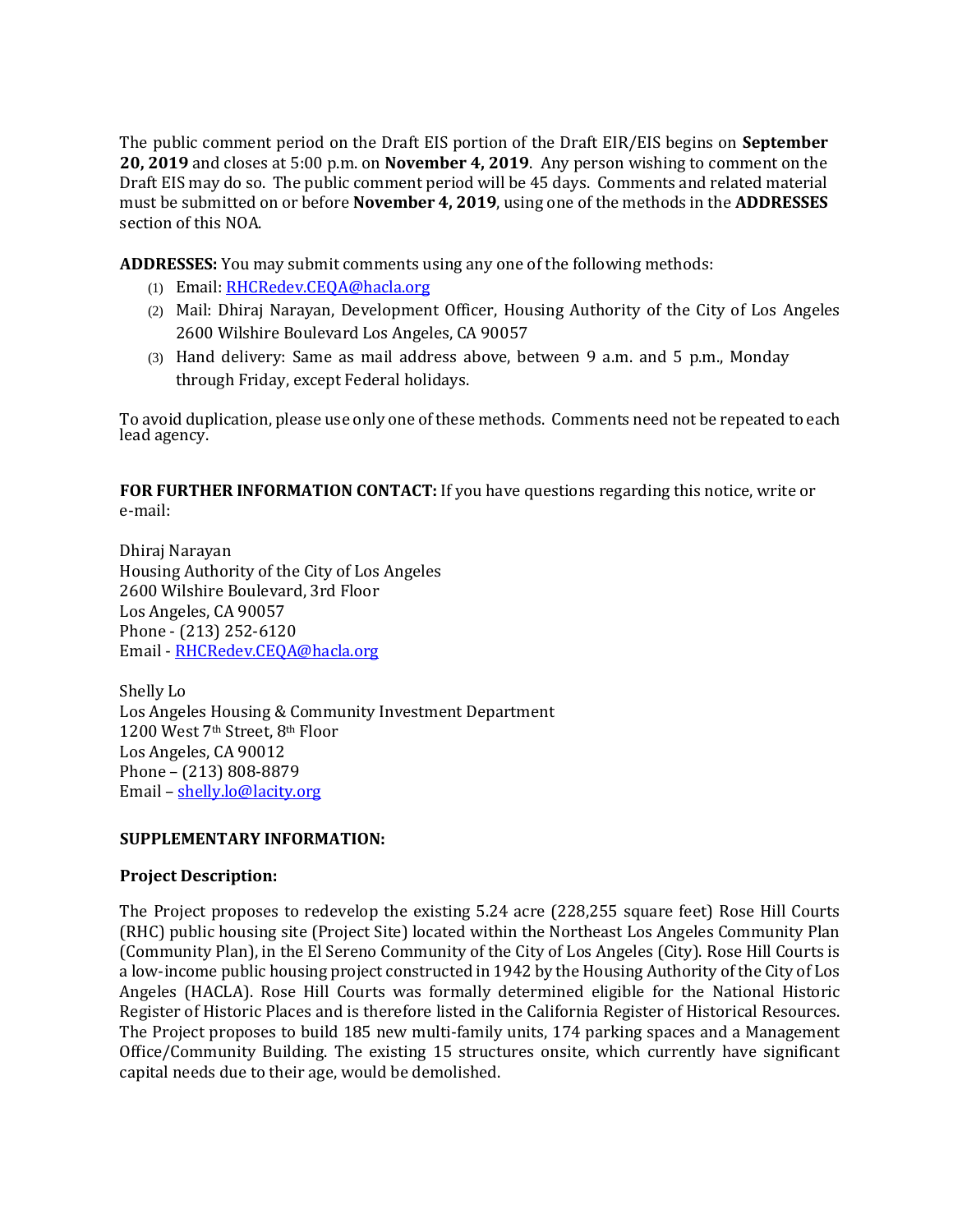The Project would be completed in two phases. Phase I, located on the northeast corner of the site at McKenzie and Florizel, would include 89 units (replacing seven buildings consisting of 20 units and the existing administration building). Phase II, on the balance of the site, would include 96 new units (replacing eight buildings consisting of 80 units). The Project proposes nine buildings that would include a total of 88 one bedroom units, 59 two bedroom units, 30 three bedroom units, and eight four bedroom units. The Project would also include a 6,366 square-foot Management Office/Community Building and a "Central park" green space, creating a park like setting for residents. The Project would provide a total of 174 parking spaces onsite, with at grade and tuck under parking; upgraded lighting, fencing, signage, and security features; and storm-drain and utility improvements. The new sustainably designed buildings would be energy efficient and the landscaping would include water efficient irrigation.

The Project Site is zoned by the City of Los Angeles Municipal Code (LAMC) as [Q]R1-1D (Qualified One-Family Dwelling, Height District 1D) and has a Community Plan designation of Low Residential. The Qualified zone classification "Q" reflects the Northeast Los Angeles Hillside Ordinance.

Land uses surrounding the project site include the Ernest E. Debs Regional Park to the west, along Mercury Avenue and Boundary Avenue; Rose Hill Park to the north; the Rose Hill Recreation Center to the southeast. Our Lady of Guadalupe Catholic Church and Elementary School is located east of the project site, along Browne Avenue. Single-family and multi-family residential developments are located to the south and east.

| <b>Agency</b>                                        | <b>Permit or Approval</b>                                                                |
|------------------------------------------------------|------------------------------------------------------------------------------------------|
| Housing Authority of the City of Los Angeles (HACLA) | Certification of the EIR                                                                 |
| CEQA Lead Agency                                     | Approval of Disposition and Development<br>Agreement                                     |
|                                                      | Approval of Relocation Plan for Residents                                                |
|                                                      | Project-based Section 8 vouchers                                                         |
| City of Los Angeles                                  | Demolition and Building Permits, including<br>$\bullet$                                  |
|                                                      | approval for demolition of historic buildings<br>Public Benefit Project with Alternative |
|                                                      | Compliance (PUB) under Los Angeles Municipal                                             |
|                                                      | Code § 14.00B                                                                            |
|                                                      | Affordable Housing Density Bonus (SB 1818) as<br>$\bullet$                               |
|                                                      | identified in LAMC § 12.22 A.25: Request is to                                           |
|                                                      | allow a Density Bonus project with off-menu                                              |
|                                                      | incentives.                                                                              |
|                                                      | Lot Tie/Lot Line Adjustment Process due to<br>Phase I and II being on separate lots.     |
|                                                      | Permit for the removal of street trees (if required)                                     |
|                                                      | Haul Route approval (if necessary)                                                       |
| <b>Utilities</b>                                     | Utility coordination and permits<br>$\bullet$                                            |
| United States Department of Housing and Urban        |                                                                                          |
| Development                                          | NEPA Part 58 Compliance/ Adoption of the EIS                                             |
| (Delegated to HCID)                                  |                                                                                          |
| <b>HUD</b>                                           | Section 18 Demolition and Disposition of existing<br>$\bullet$<br>Rose Hill Courts       |
|                                                      | Rental Assistance Demonstration (RAD)                                                    |
|                                                      | Conversion                                                                               |

The project would require the following approvals: